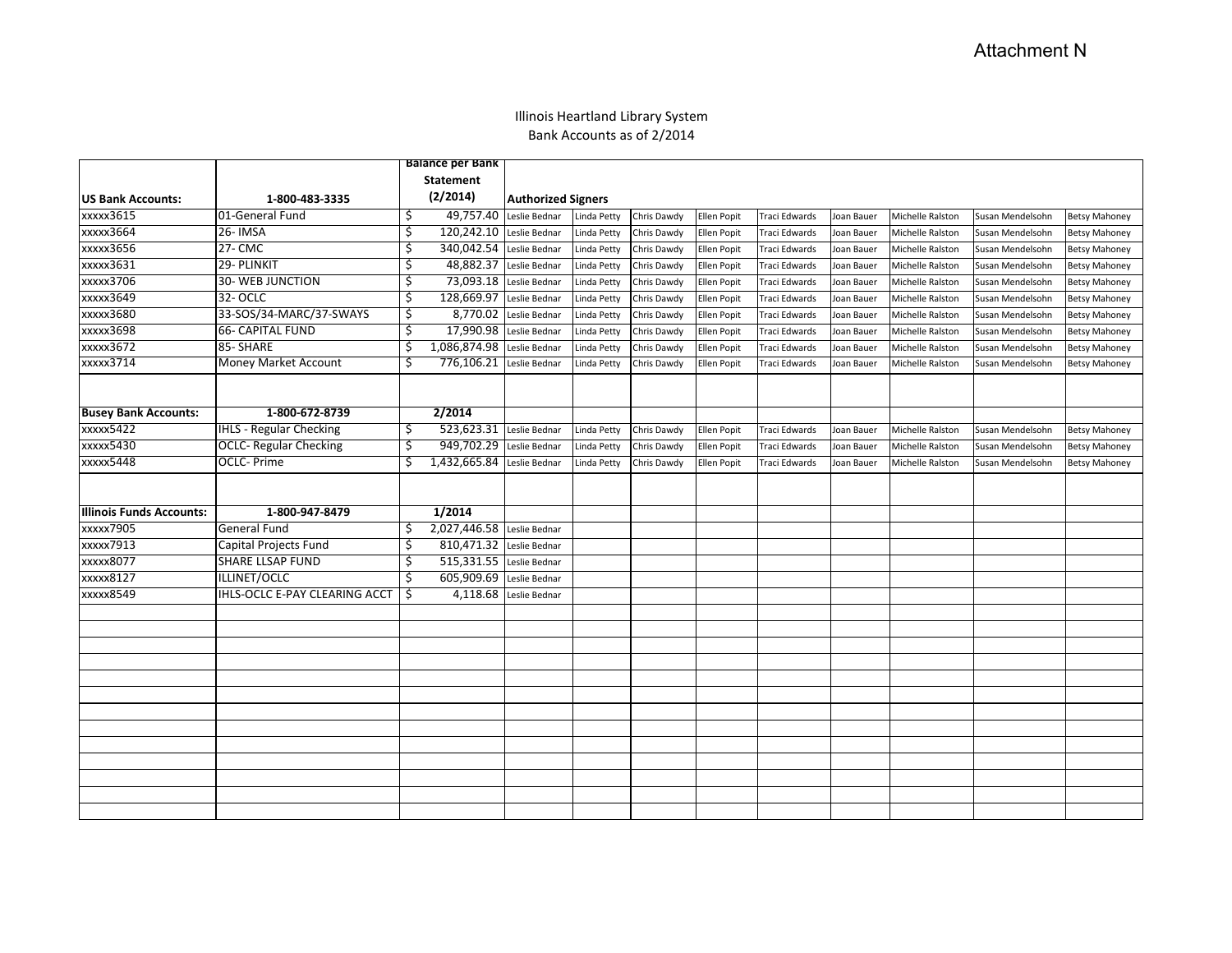## Illinois Heartland Library System Proposed Consolidations

| <b>US Bank Accounts:</b>        | 1-800-483-3335                       | <b>US Bank Accounts:</b>        | 1-800-483-3335                       |
|---------------------------------|--------------------------------------|---------------------------------|--------------------------------------|
| <b>XXXXX3615</b>                | <b>US Bank Checking Account</b>      | xxxxx3615                       | 01-General Fund                      |
| xxxxx3615                       | 01-General Fund                      | xxxxx3664                       | 26- IMSA                             |
| xxxxx3664                       | <b>26-IMSA</b>                       | xxxxx3656                       | <b>27-CMC</b>                        |
| xxxxx3656                       | <b>27-CMC</b>                        | xxxxx3631                       | 29- PLINKIT                          |
| xxxxx3631                       | 29- PLINKIT                          | xxxxx3706                       | <b>30- WEB JUNCTION</b>              |
| xxxxx3706                       | <b>30- WEB JUNCTION</b>              | xxxxx3649                       | <b>32- OCLC</b>                      |
| xxxxx3649                       | 32- OCLC                             | xxxxx3680                       | 33-SOS/34-MARC/37-SWAYS              |
| xxxxx3680                       | 33-SOS/34-MARC/37-SWAYS              | xxxxx3698                       | <b>66- CAPITAL FUND</b>              |
| xxxxx3698                       | <b>66- CAPITAL FUND</b>              | xxxxx3672                       | 85-SHARE                             |
| xxxxx3672                       | 85-SHARE                             | <b>XXXXX3714</b>                | <b>MONEY MARKET ACCOUNT</b>          |
| xxxxx3714                       | <b>Money Market Account</b>          |                                 |                                      |
| <b>Busey Bank Accounts:</b>     | 1-800-672-8739                       | <b>Busey Bank Accounts:</b>     | 1-800-672-8739                       |
| xxxxx5422                       | <b>IHLS - Regular Checking</b>       | xxxxx5422                       | <b>IHLS - Regular Checking</b>       |
| xxxxx5430                       | <b>OCLC- Regular Checking</b>        | xxxxx5430                       | <b>OCLC- Regular Checking</b>        |
| xxxxx5448                       | <b>OCLC-Prime</b>                    | xxxxx5448                       | <b>OCLC-Prime</b>                    |
|                                 |                                      |                                 |                                      |
| <b>Illinois Funds Accounts:</b> | 1-800-947-8479                       | <b>Illinois Funds Accounts:</b> | 1-800-947-8479                       |
| xxxxx7905                       | <b>General Fund</b>                  | xxxxx7905                       | <b>General Fund</b>                  |
| xxxxx7913                       | Capital Projects Fund                | xxxxx7913                       | Capital Projects Fund                |
| xxxxx8077                       | SHARE LLSAP FUND                     | xxxxx8077                       | <b>SHARE LLSAP FUND</b>              |
| <b>XXXX8127</b>                 | <b>ILLINET/OCLC</b>                  | xxxxx8127                       | <b>ILLINET/OCLC</b>                  |
| xxxxx8549                       | <b>IHLS-OCLC E-PAY CLEARING ACCT</b> | xxxxx8549                       | <b>IHLS-OCLC E-PAY CLEARING ACCT</b> |
|                                 |                                      |                                 |                                      |
|                                 |                                      |                                 |                                      |
|                                 |                                      |                                 |                                      |
|                                 |                                      |                                 |                                      |
|                                 |                                      |                                 |                                      |
|                                 |                                      |                                 |                                      |
|                                 |                                      |                                 |                                      |
|                                 |                                      |                                 |                                      |
|                                 |                                      |                                 |                                      |
|                                 |                                      |                                 |                                      |
|                                 |                                      |                                 |                                      |
|                                 |                                      |                                 |                                      |
|                                 |                                      |                                 |                                      |

| <b>US Bank Accounts:</b>        | 1-800-483-3335                       |
|---------------------------------|--------------------------------------|
| xxxxx3615                       | 01-General Fund                      |
| xxxxx3664                       | $26 -$ IMSA                          |
| xxxxx3656                       | $27 - CMC$                           |
| xxxxx3631                       | 29- PLINKIT                          |
| xxxxx3706                       | <b>30- WEB JUNCTION</b>              |
| xxxxx3649                       | <b>32- OCLC</b>                      |
| xxxxx3680                       | 33-SOS/34-MARC/37-SWAYS              |
| xxxxx3698                       | <b>66- CAPITAL FUND</b>              |
| xxxxx3672                       | 85-SHARE                             |
| xxxxx3714                       | <b>MONEY MARKET ACCOUNT</b>          |
|                                 |                                      |
|                                 |                                      |
| <b>Busey Bank Accounts:</b>     | 1-800-672-8739                       |
| xxxxx5422                       | <b>IHLS - Regular Checking</b>       |
| xxxxx5430                       | <b>OCLC-Regular Checking</b>         |
| xxxxx5448                       | <b>OCLC-Prime</b>                    |
|                                 |                                      |
| <b>Illinois Funds Accounts:</b> | 1-800-947-8479                       |
| xxxxx7905                       | <b>General Fund</b>                  |
| xxxxx7913                       | <b>Capital Projects Fund</b>         |
| xxxxx8077                       | <b>SHARE LLSAP FUND</b>              |
| xxxxx8127                       | <b>ILLINET/OCLC</b>                  |
| xxxxx8549                       | <b>IHLS-OCLC E-PAY CLEARING ACCT</b> |
|                                 |                                      |
|                                 |                                      |
|                                 |                                      |
|                                 |                                      |
|                                 |                                      |
|                                 |                                      |
|                                 |                                      |
|                                 |                                      |
|                                 |                                      |
|                                 |                                      |
|                                 |                                      |
|                                 |                                      |
|                                 |                                      |